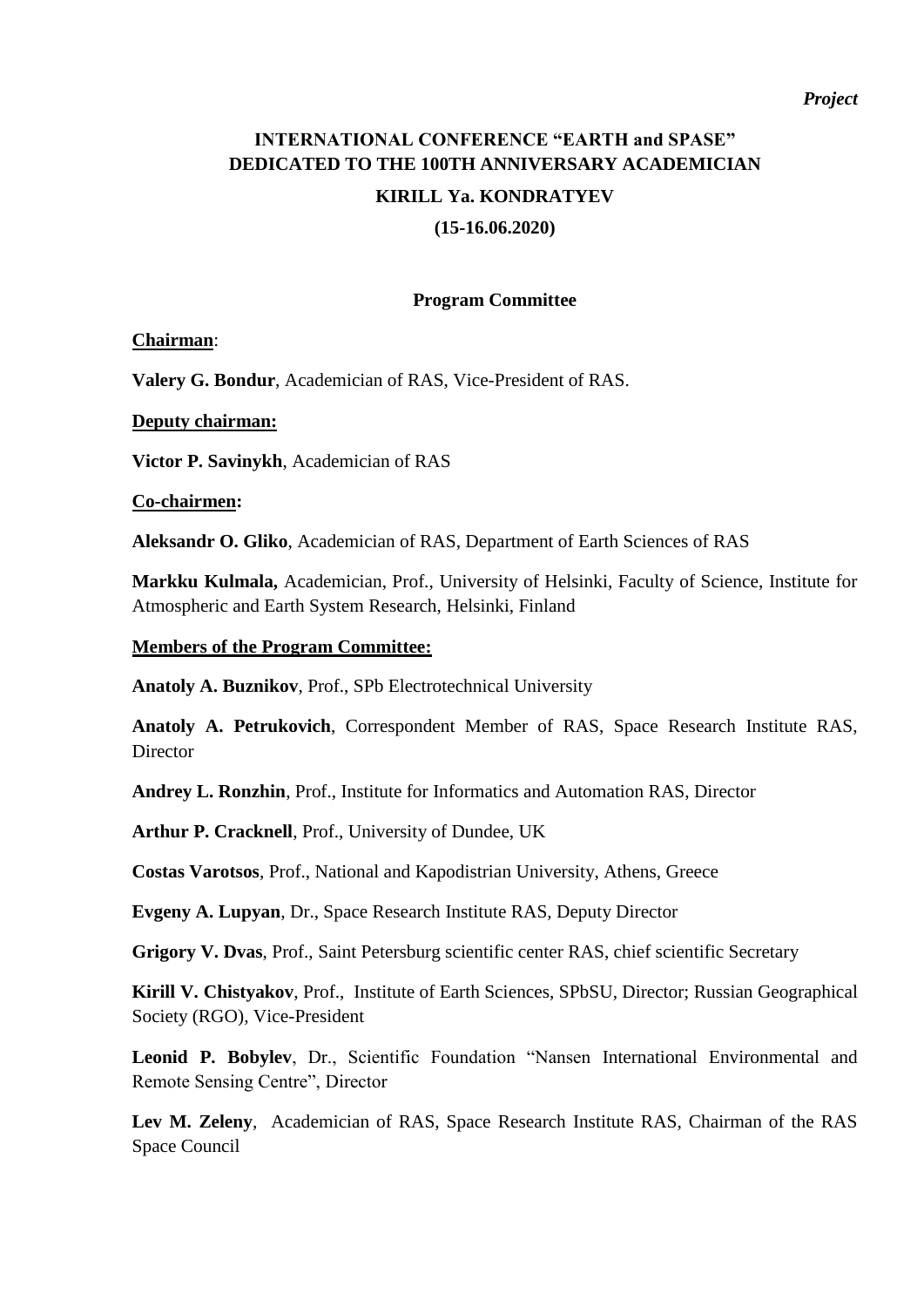**Nikolay N. Filatov**, Correspondent Member of RAS; Northern Water Problems Institute Karelian Research Centre RAS, Director

**Rafael M. Yusupov**, Correspondent Member of RAS, Prof., Institute for Informatics and Automation RAS

**Sergey G. Inge-Vechtomov**, Academician of RAS, Prof., St. Petersburg State University

## **Svetlana I. Kondratyeva**

**Timo Vihma**, Prof., Finnish Meteorological Institute, Helsinki, Finland

**Vladimir M. Razumovsky**, Prof., St. Petersburg State University; Russian Geographical Society (RGO), Vice-President

**Vladislav A. Rumyantsev**, Academician of RAS, SPb Institute of limnology RAS

# **Organizing Committee**

#### **Chairman:**

**Andrey A. Tronin,** Dr., SPb Scientific Research Centre for Ecological Safety RAS, Director

# **Deputy chairman:**

**Viktor I. Binenko**, Prof., SPb Scientific Research Centre for Ecological Safety RAS

# **Members of the Organizing Committee:**

**Anatoly I. Chistobaev**, Prof., St. Petersburg State University

**Alexander I. Ugryumov**, Prof., "Gidrometeoizdat"

**Alexander I. Pogoreltsev**, Prof., Russian State Hydrometeorological University

**Alexander Mahura**, Dr., University of Helsinki, Faculty of Science, Institute for Atmospheric and Earth System Research, Helsinki, Finland

**Boris D. Belan**, Prof., V.E. Zuev Institute of Atmospheric Optics RAS

**Georgy G. Shchukin**, Prof., Mozhaisky Academy

**Hanna K. Lappalainen,** Dr., University of Helsinki, Faculty of Science, Institute for Atmospheric and Earth System Research, Helsinki, Finland

**Lev S. Ivlev**, Prof., The Voeikov Main Geophysical Observatory

**Oleg M. Pokrovsky**, Prof, Russian State Hydrometeorological University

**Sergey A. Bartalev**, Prof., Space Research Institute RAS

**Sergey P. Smyshlyaev**, Prof., Russian State Hydrometeorological University

**Tuukka Petäjä,** Prof., University of Helsinki, Faculty of Science, Institute for Atmospheric and Earth System Research, Helsinki, Finland